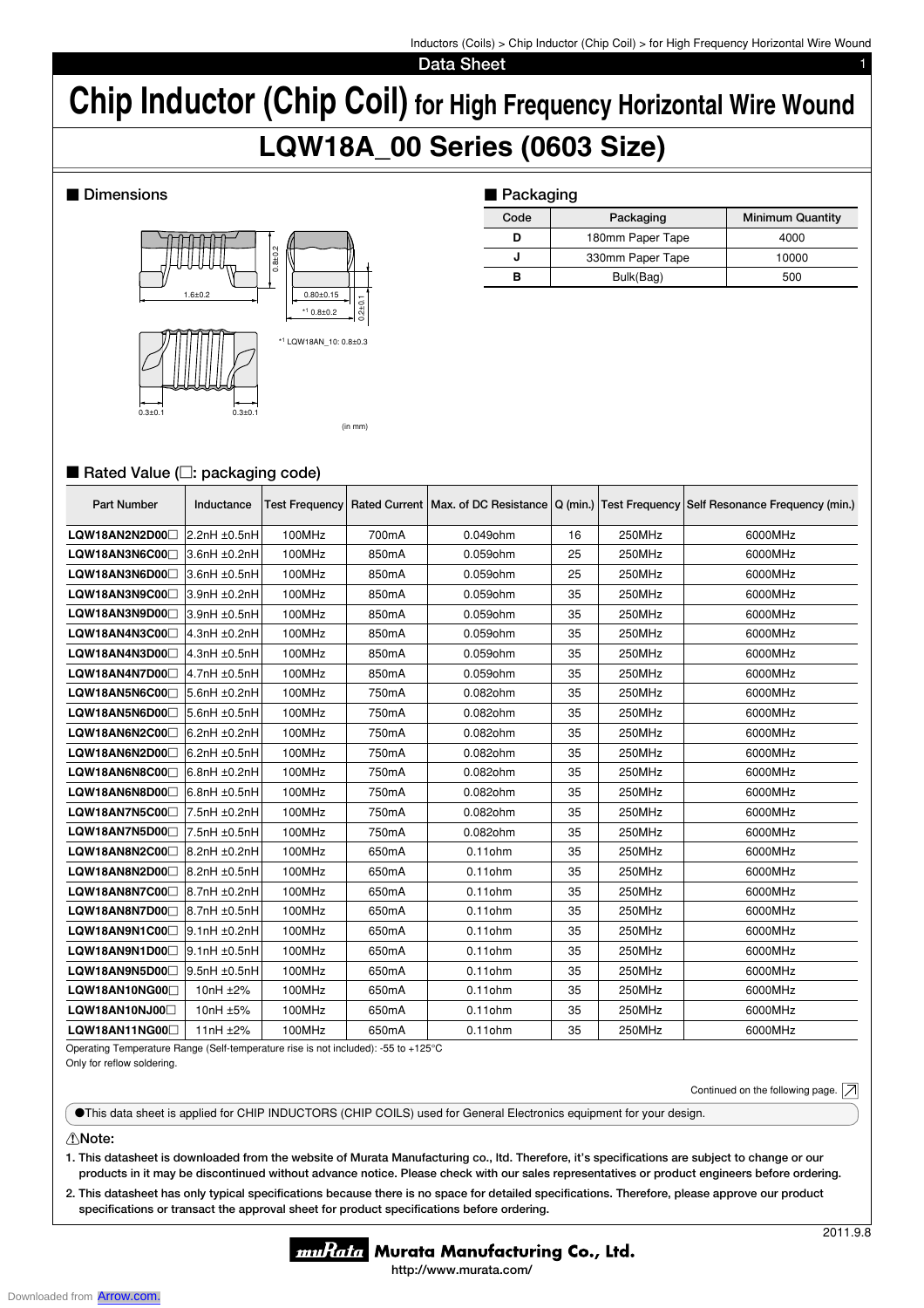|                                    |               |                       |                    | <b>Data Sheet</b>                     |          |        | 2                                              |
|------------------------------------|---------------|-----------------------|--------------------|---------------------------------------|----------|--------|------------------------------------------------|
| Continued from the preceding page. |               |                       |                    |                                       |          |        |                                                |
|                                    |               |                       |                    |                                       |          |        |                                                |
| <b>Part Number</b>                 | Inductance    | <b>Test Frequency</b> |                    | Rated Current   Max. of DC Resistance | Q (min.) |        | Test Frequency Self Resonance Frequency (min.) |
| LQW18AN11NJ00                      | 11nH ±5%      | 100MHz                | 650mA              | $0.11$ ohm                            | 35       | 250MHz | 6000MHz                                        |
| LQW18AN12NG00□                     | 12nH ±2%      | 100MHz                | 600mA              | 0.13ohm                               | 35       | 250MHz | 6000MHz                                        |
| LQW18AN12NJ00                      | 12nH ±5%      | 100MHz                | 600mA              | $0.13$ ohm                            | 35       | 250MHz | 6000MHz                                        |
| LQW18AN13NG00                      | 13nH ±2%      | 100MHz                | 600mA              | $0.13$ ohm                            | 35       | 250MHz | 6000MHz                                        |
| LQW18AN13NJ00                      | 13nH $\pm$ 5% | 100MHz                | 600mA              | $0.13$ ohm                            | 35       | 250MHz | 6000MHz                                        |
| LQW18AN15NG00                      | 15nH ±2%      | 100MHz                | 600mA              | $0.13$ ohm                            | 40       | 250MHz | 6000MHz                                        |
| LQW18AN15NJ00                      | 15nH ±5%      | 100MHz                | 600mA              | $0.13$ ohm                            | 40       | 250MHz | 6000MHz                                        |
| LQW18AN16NG00□                     | 16nH ±2%      | 100MHz                | 550 <sub>m</sub> A | $0.16$ ohm                            | 40       | 250MHz | 5500MHz                                        |
| LQW18AN16NJ00⊡                     | 16nH ±5%      | 100MHz                | 550 <sub>m</sub> A | $0.16$ ohm                            | 40       | 250MHz | 5500MHz                                        |
| LQW18AN18NG00□                     | 18nH ±2%      | 100MHz                | 550 <sub>m</sub> A | $0.16$ ohm                            | 40       | 250MHz | 5500MHz                                        |
| LQW18AN18NJ00⊡                     | 18nH ±5%      | 100MHz                | 550 <sub>m</sub> A | $0.16$ ohm                            | 40       | 250MHz | 5500MHz                                        |
| LQW18AN20NG00□                     | 20nH ±2%      | 100MHz                | 550 <sub>m</sub> A | 0.16ohm                               | 40       | 250MHz | 4900MHz                                        |
| LQW18AN20NJ00                      | 20nH ±5%      | 100MHz                | 550mA              | $0.16$ ohm                            | 40       | 250MHz | 4900MHz                                        |
| LQW18AN22NG00                      | 22nH ±2%      | 100MHz                | 500mA              | $0.17$ ohm                            | 40       | 250MHz | 4600MHz                                        |
| LQW18AN22NJ00                      | 22nH ±5%      | 100MHz                | 500mA              | $0.17$ ohm                            | 40       | 250MHz | 4600MHz                                        |
| LQW18AN24NG00⊟                     | 24nH ±2%      | 100MHz                | 500 <sub>m</sub> A | $0.21$ ohm                            | 40       | 250MHz | 3800MHz                                        |
| LQW18AN24NJ00⊡                     | 24nH ±5%      | 100MHz                | 500 <sub>m</sub> A | $0.21$ ohm                            | 40       | 250MHz | 3800MHz                                        |
| LQW18AN27NG00□                     | 27nH ±2%      | 100MHz                | 440mA              | $0.21$ ohm                            | 40       | 250MHz | 3700MHz                                        |
| LQW18AN27NJ00⊡                     | 27nH ±5%      | 100MHz                | 440mA              | $0.21$ ohm                            | 40       | 250MHz | 3700MHz                                        |
| LQW18AN30NG00⊟                     | 30nH ±2%      | 100MHz                | 420mA              | $0.23$ ohm                            | 40       | 250MHz | 3300MHz                                        |
| LQW18AN30NJ00                      | 30nH ±5%      | 100MHz                | 420mA              | $0.23$ ohm                            | 40       | 250MHz | 3300MHz                                        |
| LQW18AN33NG00                      | 33nH ±2%      | 100MHz                | 420mA              | $0.23$ ohm                            | 40       | 250MHz | 3200MHz                                        |
| LQW18AN33NJ00                      | 33nH ±5%      | 100MHz                | 420mA              | $0.23$ ohm                            | 40       | 250MHz | 3200MHz                                        |
| LQW18AN36NG00□                     | 36nH ±2%      | 100MHz                | 400mA              | 0.26ohm                               | 40       | 250MHz | 2900MHz                                        |
| LQW18AN36NJ00□                     | 36nH ±5%      | 100MHz                | 400mA              | 0.26ohm                               | 40       | 250MHz | 2900MHz                                        |
| LQW18AN39NG00□                     | 39nH ±2%      | 100MHz                | 400mA              | $0.26$ ohm                            | 40       | 250MHz | 2800MHz                                        |
| LQW18AN39NJ00                      | 39nH ±5%      | 100MHz                | 400mA              | 0.26ohm                               | 40       | 250MHz | 2800MHz                                        |
| LQW18AN43NG00□                     | 43nH ±2%      | 100MHz                | 380mA              | $0.29$ ohm                            | 40       | 200MHz | 2700MHz                                        |
| LQW18AN43NJ00                      | 43nH ±5%      | 100MHz                | 380mA              | 0.29ohm                               | 40       | 200MHz | 2700MHz                                        |
| LQW18AN47NG00                      | 47nH ±2%      | 100MHz                | 380mA              | $0.29$ ohm                            | 38       | 200MHz | 2600MHz                                        |
| LQW18AN47NJ00□                     | 47nH ±5%      | 100MHz                | 380 <sub>m</sub> A | 0.29ohm                               | 38       | 200MHz | 2600MHz                                        |
| LQW18AN51NG00□                     | $51nH \pm 2%$ | 100MHz                | 370 <sub>m</sub> A | 0.33ohm                               | 38       | 200MHz | 2500MHz                                        |
| LQW18AN51NJ00□                     | $51nH \pm 5%$ | 100MHz                | 370mA              | 0.33ohm                               | 38       | 200MHz | 2500MHz                                        |
| LQW18AN56NG00□                     | 56nH $\pm$ 2% | 100MHz                | 360mA              | $0.35$ ohm                            | 38       | 200MHz | 2400MHz                                        |
| LQW18AN56NJ00                      | 56nH ±5%      | 100MHz                | 360mA              | 0.35ohm                               | 38       | 200MHz | 2400MHz                                        |
| LQW18AN62NG00□                     | 62nH $\pm$ 2% | 100MHz                | 280mA              | $0.51$ ohm                            | 38       | 200MHz | 2300MHz                                        |
| LQW18AN62NJ00 <sup>1</sup>         | 62nH $±5%$    | 100MHz                | 280mA              | $0.51$ ohm                            | 38       | 200MHz | 2300MHz                                        |
| LQW18AN68NG00                      | 68nH $±2%$    | 100MHz                | 340mA              | 0.38ohm                               | 38       | 200MHz | 2200MHz                                        |
| LQW18AN68NJ00                      | 68nH $±5%$    | 100MHz                | 340mA              | 0.38ohm                               | 38       | 200MHz | 2200MHz                                        |
| LQW18AN72NG00□                     | 72nH ±2%      | 100MHz                | 270mA              | 0.56ohm                               | 34       | 150MHz | 2100MHz                                        |
| LQW18AN72NJ00□                     | 72nH ±5%      | 100MHz                | 270mA              | 0.56ohm                               | 34       | 150MHz | 2100MHz                                        |
| LQW18AN75NG00□                     | 75nH ±2%      | 100MHz                | 270mA              | $0.56$ ohm                            | 34       | 150MHz | 2050MHz                                        |
| LQW18AN75NJ00□                     | 75nH ±5%      | 100MHz                | 270mA              | 0.56ohm                               | 34       | 150MHz | 2050MHz                                        |
| LQW18AN82NG00⊡                     | 82nH ±2%      | 100MHz                | 250mA              | 0.60ohm                               | 34       | 150MHz | 2000MHz                                        |
| LQW18AN82NJ00                      | 82nH $±5%$    | 100MHz                | 250mA              | 0.60ohm                               | 34       | 150MHz | 2000MHz                                        |

Operating Temperature Range (Self-temperature rise is not included): -55 to +125°C Only for reflow soldering.

Continued on the following page.  $\boxed{\nearrow}$ 

oThis data sheet is applied for CHIP INDUCTORS (CHIP COILS) used for General Electronics equipment for your design.

## !**Note:**

**1. This datasheet is downloaded from the website of Murata Manufacturing co., ltd. Therefore, it's specifi cations are subject to change or our products in it may be discontinued without advance notice. Please check with our sales representatives or product engineers before ordering.**

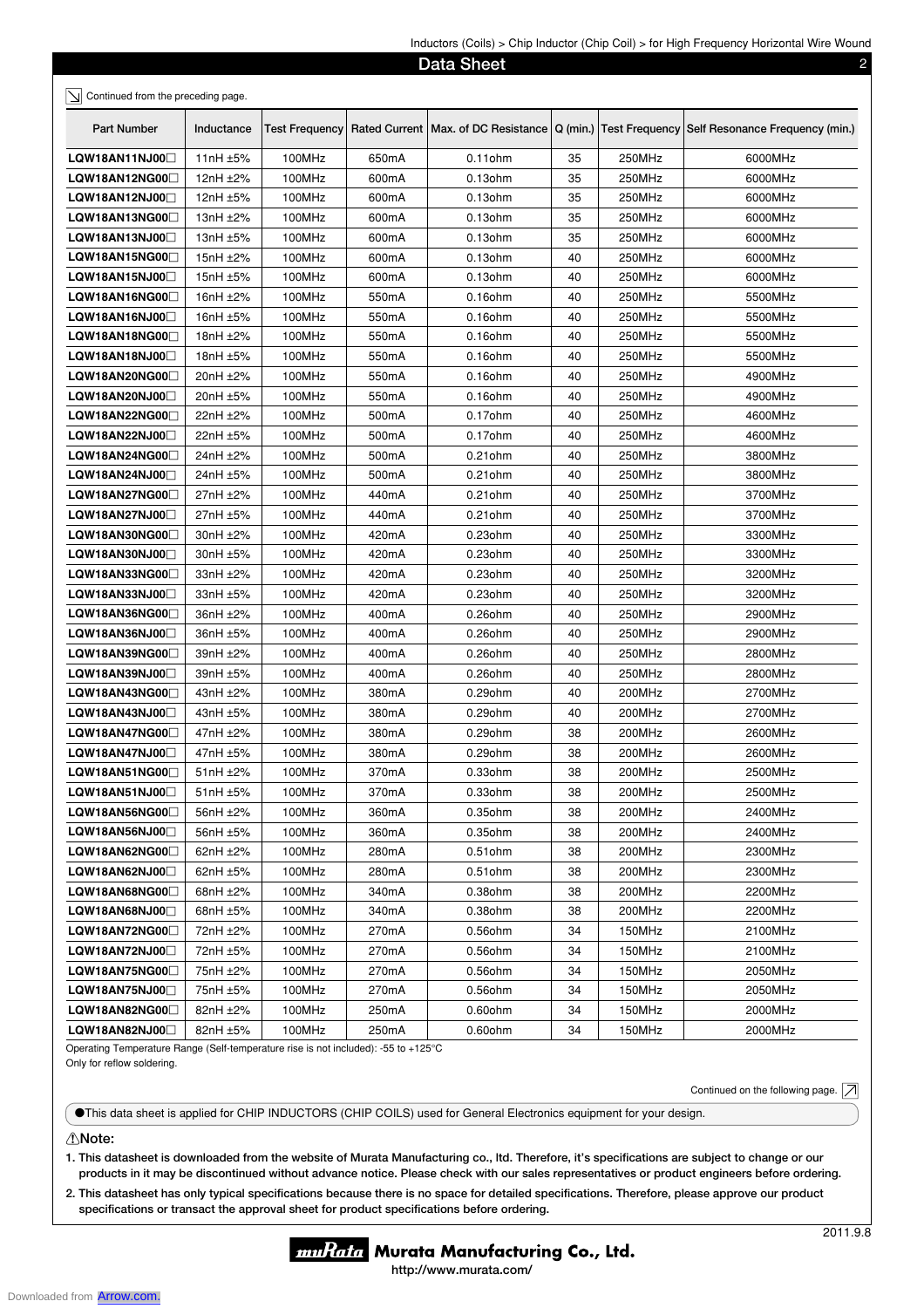| Part Number                | Inductance | <b>Test Frequency</b> |                    | Rated Current   Max. of DC Resistance | $Q$ (min.) |        | Test Frequency Self Resonance Frequency (min.) |
|----------------------------|------------|-----------------------|--------------------|---------------------------------------|------------|--------|------------------------------------------------|
| LQW18AN91NG00              | 91nH ±2%   | 100MHz                | 230mA              | $0.64$ ohm                            | 34         | 150MHz | 1900MHz                                        |
| LQW18AN91NJ00              | 91nH ±5%   | 100MHz                | 230mA              | $0.64$ ohm                            | 34         | 150MHz | 1900MHz                                        |
| LQW18ANR10G00              | 100nH ±2%  | 100MHz                | 220mA              | 0.68ohm                               | 34         | 150MHz | 1800MHz                                        |
| LQW18ANR10J000             | 100nH ±5%  | 100MHz                | 220mA              | 0.68ohm                               | 34         | 150MHz | 1800MHz                                        |
| LQW18ANR11G00              | 110nH ±2%  | 100MHz                | 200mA              | 1.2ohm                                | 32         | 150MHz | 1700MHz                                        |
| $LQW18ANR11J00 \Box$       | 110nH ±5%  | 100MHz                | 200 <sub>m</sub> A | 1.2ohm                                | 32         | 150MHz | 1700MHz                                        |
| LQW18ANR12G00              | 120nH ±2%  | 100MHz                | 180 <sub>m</sub> A | 1.3ohm                                | 32         | 150MHz | 1600MHz                                        |
| $LQW18ANR12J00\Box$        | 120nH ±5%  | 100MHz                | 180 <sub>m</sub> A | 1.3ohm                                | 32         | 150MHz | 1600MHz                                        |
| LQW18ANR13G00              | 130nH ±2%  | 100MHz                | 170mA              | 1.4ohm                                | 32         | 150MHz | 1450MHz                                        |
| LQW18ANR13J00              | 130nH ±5%  | 100MHz                | 170mA              | 1.4ohm                                | 32         | 150MHz | 1450MHz                                        |
| LQW18ANR15G00              | 150nH ±2%  | 100MHz                | 160mA              | 1.5ohm                                | 32         | 150MHz | 1400MHz                                        |
| LQW18ANR15J00              | 150nH ±5%  | 100MHz                | 160mA              | 1.5ohm                                | 32         | 150MHz | 1400MHz                                        |
| LQW18ANR16G00              | 160nH ±2%  | 100MHz                | 150mA              | 2.1ohm                                | 32         | 150MHz | 1350MHz                                        |
| LQW18ANR16J00              | 160nH ±5%  | 100MHz                | 150mA              | 2.1ohm                                | 32         | 150MHz | 1350MHz                                        |
| LQW18ANR18G00              | 180nH ±2%  | 100MHz                | 140 <sub>m</sub> A | 2.2ohm                                | 25         | 100MHz | 1300MHz                                        |
| LQW18ANR18J00              | 180nH ±5%  | 100MHz                | 140 <sub>m</sub> A | 2.2ohm                                | 25         | 100MHz | 1300MHz                                        |
| LQW18ANR20G00              | 200nH ±2%  | 100MHz                | 120mA              | 2.4ohm                                | 25         | 100MHz | 1250MHz                                        |
| LQW18ANR20J00 $\Box$       | 200nH ±5%  | 100MHz                | 120mA              | 2.4ohm                                | 25         | 100MHz | 1250MHz                                        |
| LQW18ANR22G00              | 220nH ±2%  | 100MHz                | 120mA              | 2.5ohm                                | 25         | 100MHz | 1200MHz                                        |
| LQW18ANR22J00              | 220nH ±5%  | 100MHz                | 120mA              | 2.5ohm                                | 25         | 100MHz | 1200MHz                                        |
| LQW18ANR27G00              | 270nH ±2%  | 100MHz                | 110mA              | 3.4ohm                                | 30         | 100MHz | 960MHz                                         |
| LQW18ANR27J00              | 270nH ±5%  | 100MHz                | 110 <sub>m</sub> A | 3.4ohm                                | 30         | 100MHz | 960MHz                                         |
| LQW18ANR33G00              | 330nH ±2%  | 100MHz                | 85mA               | 5.5ohm                                | 30         | 100MHz | 800MHz                                         |
| LQW18ANR33J00              | 330nH ±5%  | 100MHz                | 85 <sub>m</sub> A  | 5.5ohm                                | 30         | 100MHz | 800MHz                                         |
| LQW18ANR39G00              | 390nH ±2%  | 100MHz                | 80 <sub>m</sub> A  | 6.2ohm                                | 30         | 100MHz | 800MHz                                         |
| LQW18ANR39J00 <sup>1</sup> | 390nH ±5%  | 100MHz                | 80 <sub>m</sub> A  | 6.2ohm                                | 30         | 100MHz | 800MHz                                         |
| LQW18ANR47G00              | 470nH ±2%  | 100MHz                | 75mA               | 7.0ohm                                | 30         | 100MHz | 700MHz                                         |
| LQW18ANR47J00              | 470nH ±5%  | 100MHz                | 75mA               | 7.0ohm                                | 30         | 100MHz | 700MHz                                         |

Operating Temperature Range (Self-temperature rise is not included): -55 to +125°C

Only for reflow soldering.

# ■ Q-Frequency Characteristics (Typ.)



# ■ Inductance-Frequency Characteristics (Typ.)



Continued on the following page.  $\boxed{\nearrow}$ 

oThis data sheet is applied for CHIP INDUCTORS (CHIP COILS) used for General Electronics equipment for your design.

### !**Note:**

**1. This datasheet is downloaded from the website of Murata Manufacturing co., ltd. Therefore, it's specifi cations are subject to change or our products in it may be discontinued without advance notice. Please check with our sales representatives or product engineers before ordering.**